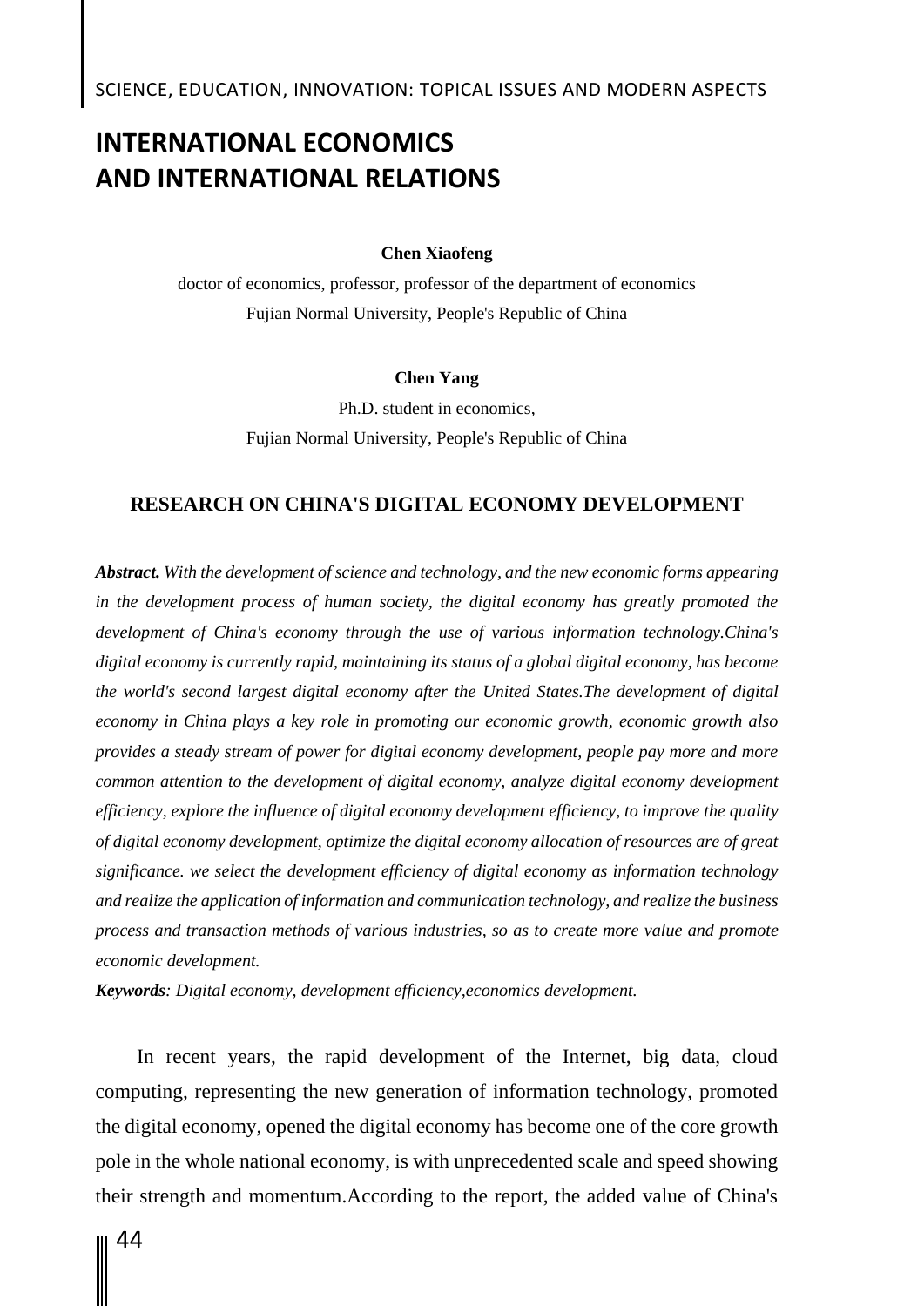digital economy has increased from 2.6 trillion yuan in 2005 to 35.8 trillion yuan in 2019, and the proportion of digital economy has also increased from 14.2% to 36.2%. In 2019, the digital economy increased to the economy

The contribution rate was as high as 67.7%, becoming further prominent in the national economy.In particular, in 2020, the digital economy has made important contributions to China's COVID-19 prevention and control work. From the development of the digital economy and its strong role, the digital economy can become an important starting point to promote the double cycle development pattern of China's economy.Digital economy can also be called information economy. Its essence is an economic form characterized by the Internet, information technology and big data. The three elements of big data, cloud computing, Internet of Things, productivity (means of production, objects and workers) are the key to realizing digital empowerment, efficiency improvement and intelligent manufacturing.From 2G backward, 3G imitation chase, 4G synchronization to 5G beyond, the construction and upgrading of a new generation of information infrastructure will become the focus of the future investment, in the whole social digital economy construction investment is increasing, this requires the total factor configuration efficiency and production efficiency must be improved, to further release social productivity.

According to the Ministry of Industry and Information Technology, 31 provinces are divided into four regions, central, western and northeast, including Beijing, Tianjin, Tianjin, Hebei, Shanghai, Jiangsu, zhejiang, fujian, Guangdong, Shandong, hainan, 10 provinces, central regions, including Shanxi, Anhui, Jiangxi, Henan, Hubei, Sichuan, Guizhou, Yunnan, Tibet, Liaoning, Jilin and Heilongjiang provinces.The specific representation is as follows:

In terms of capital investment, it can be seen from the figure that from 2014- 2019, China's fixed asset investment in information services and software industry was increasing year by year. From the range of increase, the growth rate between 2016-2017 was fast, and the investment in 2019 reached nearly twice the investment in 2014, nearly three times, to some extent shows that countries or enterprises pay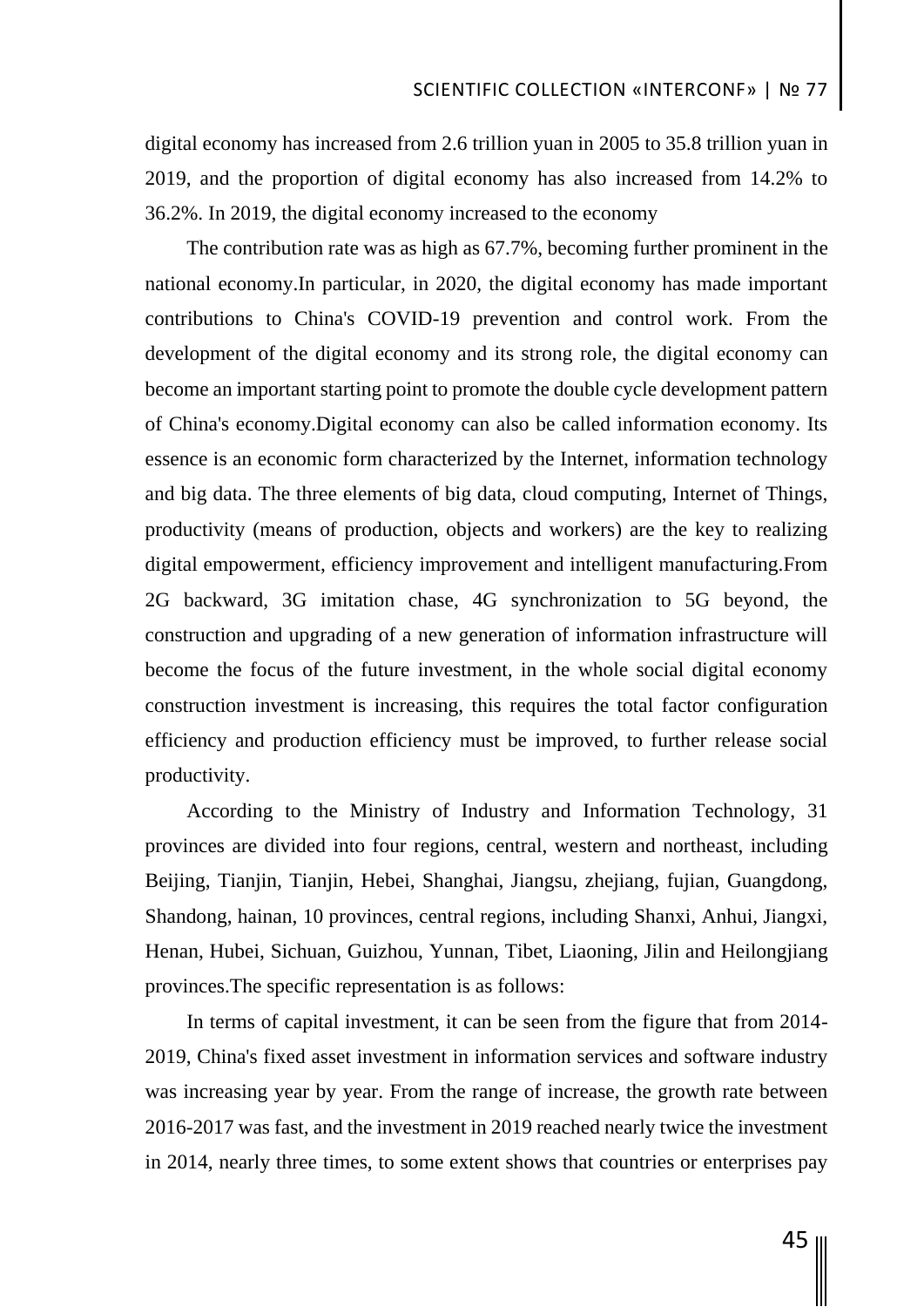## SCIENCE, EDUCATION, INNOVATION: TOPICAL ISSUES AND MODERN ASPECTS

more and more attention to the development of digital economy, and increasing capital investment.









Figure 3 reflects the participation of labor force in the development of digital economy from 2011 to 2019. It can be seen that the number of information services and software employees increased the most from 2012 to 2013. Although the growth rate was small after 2013, there was certain growth and overall growth year by year. From the whole period, 2019 has more than doubled from 2011.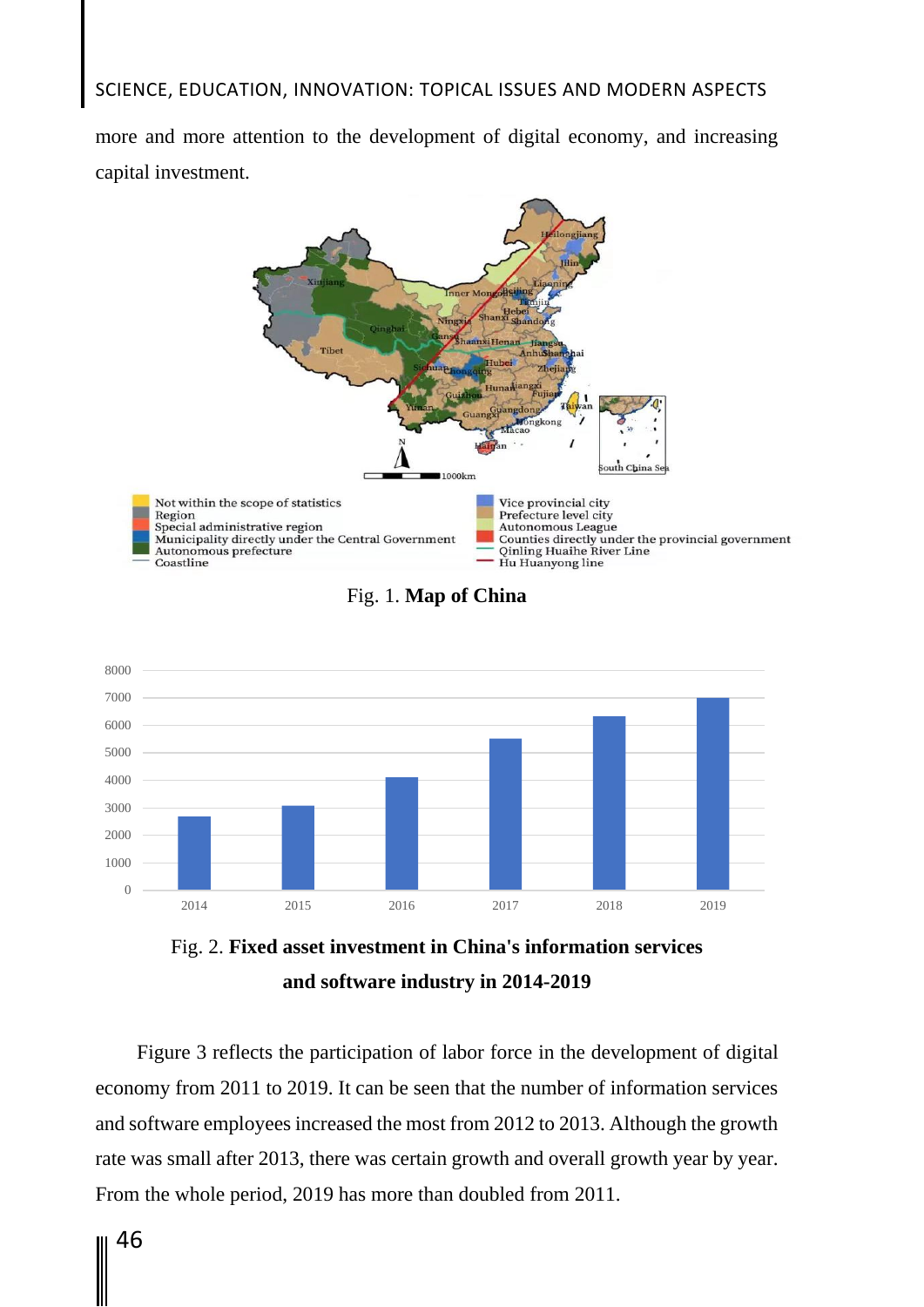# SCIENTIFIC COLLECTION «INTERCONF» | № 77

In recent years, due to the continuous breakthroughs of digital technology, the digital economy is strong and the scale of digital economy also continues to expand.As can be seen from Figure 4, the overall scale of China's digital economy is increasing. In 2005, China's digital economy was 2626.1 billion yuan, rising then until 2019, reached 35840.2 billion yuan, and the proportion of GDP is also increasing, from 14.2% in 2015 to 36.2% in 2019, growing very fast.



Fig. 3. **Employment Personnel in the Information Services and Software Industry in China, 2011-2019 (thousands of people)**



Fig. 4. **Overall Scale of Digital Economy (RMB 100 million Yuan)**

In order to better play the role of digital economy in promoting China's economic development, then combined with the research results of this paper, to promote the impact of digital economy development on economic growth, the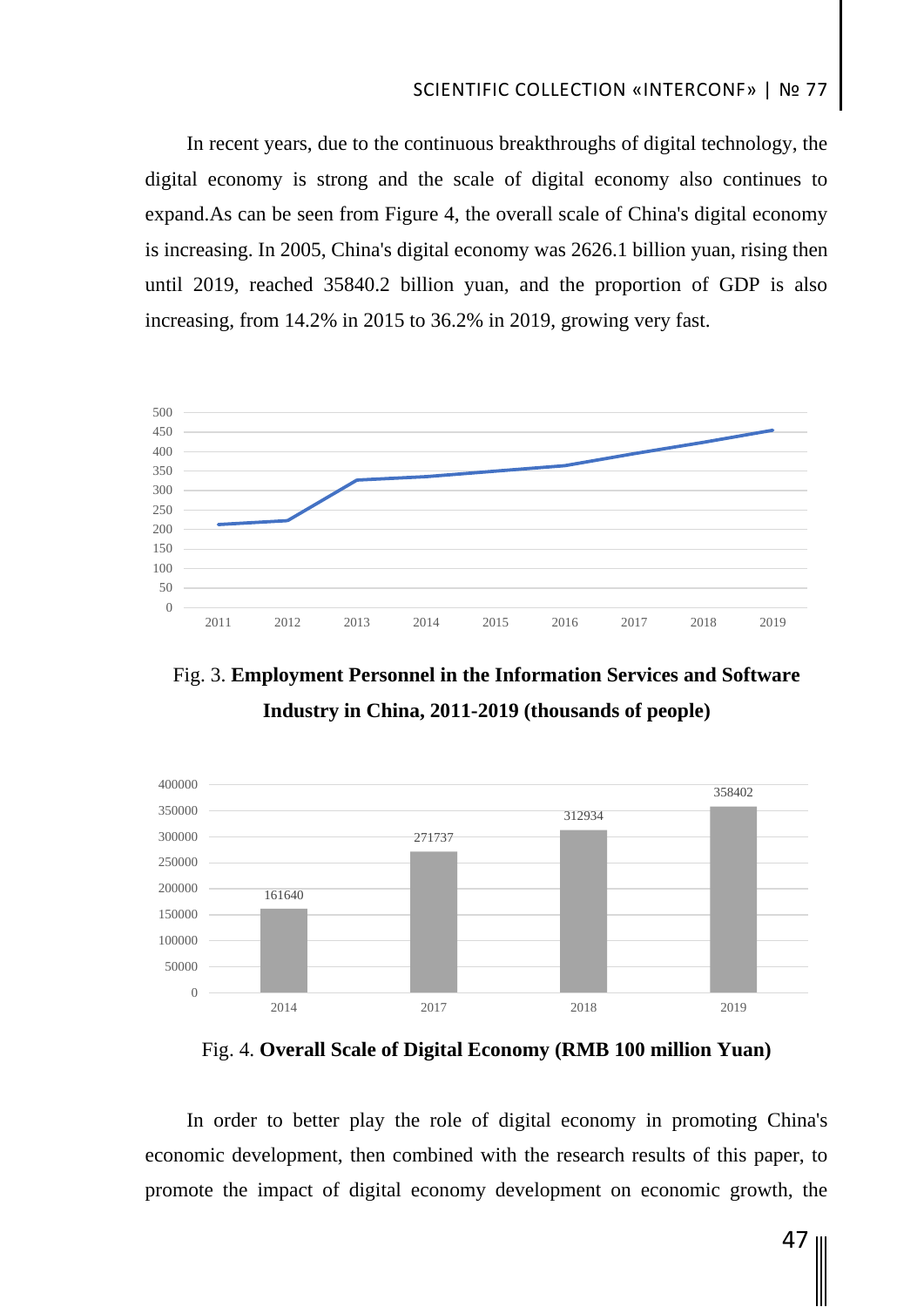## SCIENCE, EDUCATION, INNOVATION: TOPICAL ISSUES AND MODERN ASPECTS

following suggestions will be put forward from the two aspects of digital economy development and the improvement of technological innovation ability:

First of all, Strengthening the infrastructure construction of the digital economy, This part is the basis and premise for developing the digital economy, The development of infrastructure construction is guaranteed, It will further strengthen the development of the core industries of the digital economy, To provide a solid bridge for the integration of digital economy and traditional industries, At the same time to foster new growth points for economic development, Relevant departments should increase the proportion of infrastructure investment, Improve the speed of optical cable communication infrastructure, We will improve the digital economy infrastructure resources, For example, increasing the number of network ports, Improve the network service capabilities, It provides a favorable environment for the development of the digital industry in the digital economy, Therefore, Enterprises should closely follow the national policies and guidance, Developing big data, Priority will be given to developing digital economy industries, Create new opportunities for the development of enterprises.

Secondly, to promote the integration of digital economy and traditional industries. At present, the development of digital economy is in the stage of digital transformation, and the integrated development of digital economy and traditional economy driving the growth of national economy has become a new way to achieve China's sustainable economic growth under the new normal.To realize digital transformation, the government should play the main role, encourage enterprises to carry out digital development, realize digital transformation, accelerate the continuous diffusion of digital technology in traditional industries, find new economic growth points for the development of traditional industries, and promote the digital transformation of production and operation of agriculture, industry and service industries.

Thirdly, strengthen investment in research and development and promote technological innovation. Under the background of digital economy development, information technology develops rapidly, which provides a good development environment for technological innovation. Technological innovation plays an